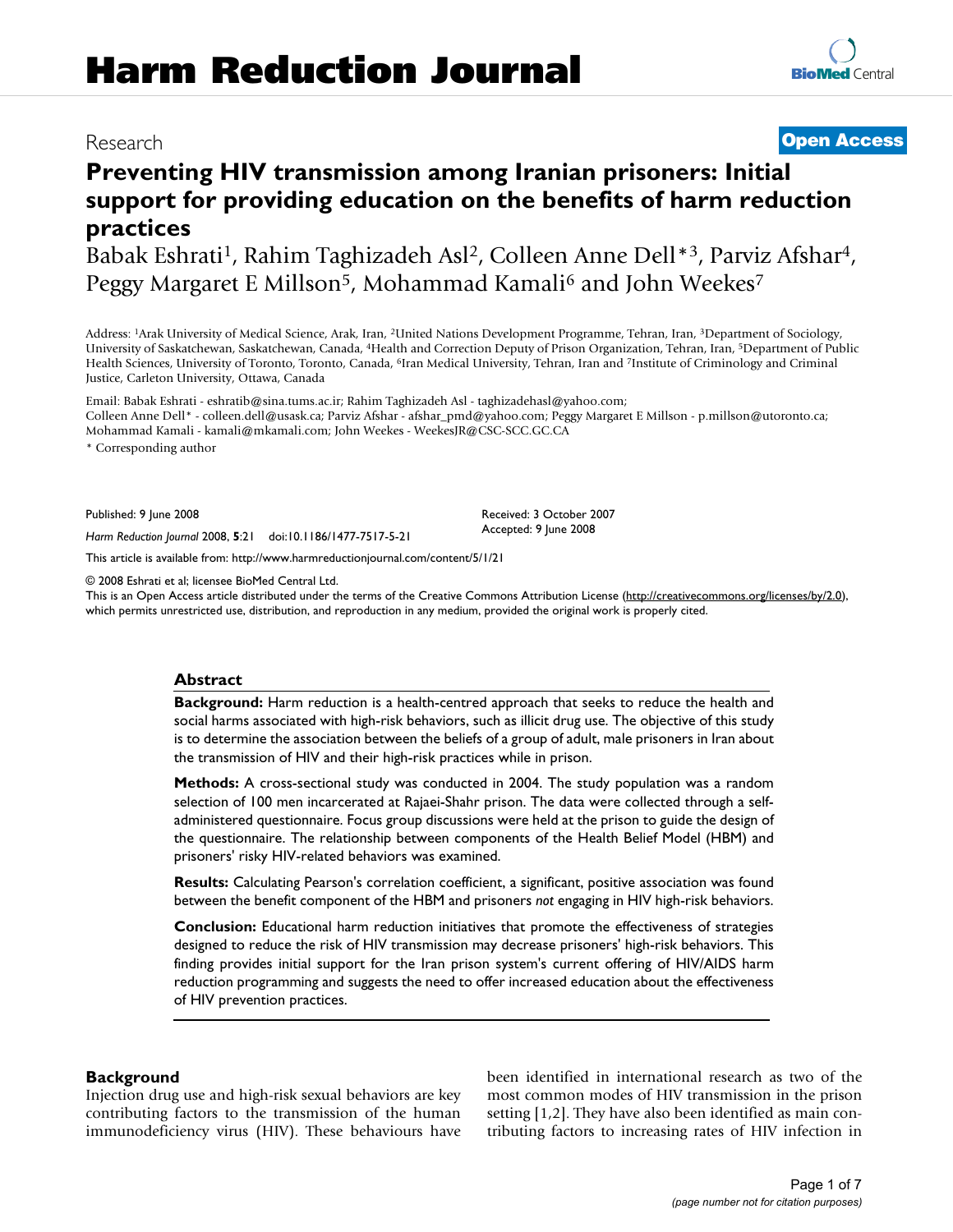Iran generally [3]. The opium ban in Iran has led to greater heroin use and injecting, and hence elevated rates of HIV infection through the sharing of injection equipment [4]. Alongside this, the government's focus on illicit drug supply-reduction has resulted in the prison becoming progressively more populated with individuals serving sentences for drug-related crimes and using drugs. HIV transmission in Iranian prisons has become a major concern for the country [5].

Harm reduction is a health-centered approach that seeks to reduce the health and social harms associated with high-risk behaviors [6,7]. Harm reduction initiatives are commonly targeted toward specific high-risk populations, including prisoners. A key component of such initiatives is taking a non-judgemental approach to the choices individuals make (e.g., decreased use of illicit drugs). There are various, although intermittent, forms of HIV-related harm reduction programs available to injection drug users within the Iranian prison system, ranging from methadone maintenance therapy to the provision of sterile equipment to inject drugs. Likewise, harm reduction initiatives such as condom distribution exist for individuals at risk of HIV due to their sexual practices. Although the contemporary Iranian prison system response to HIV transmission among its prisoner population has been very progressive, there remains considerable room for improvement [3,8].

In order to increase harm reduction programming across the Iranian prison system, the effectiveness of its application needs to be empirically established. The objective of this study is to determine the association between the beliefs of a group of adult, male prisoners in Iran about the transmission of HIV/AIDS and their high-risk practices while in prison. We begin by establishing the beliefs prisoners' hold about how HIV is transmitted. We then identify the types of behaviours prisoners engage in that have the potential for HIV transmission. Using the Health Belief Model (HBM) framework, and calculating statistical measures such as Pearson's correlation coefficient, we examine the association between prisoners' beliefs and practices. Based on the findings, it is suggested that educational harm reduction initiatives that promote the effectiveness of strategies designed to reduce the risk of HIV transmission may decrease prisoners' high-risk behaviors.

The Health Belief Model (HBM) focuses on the attitudes and beliefs of individuals and attempts to explain and predict their health behaviors [9,10]. The HBM is a widely used framework to help explain health related behaviors, including sexual risk taking and the transmission of HIV/ AIDS [11]. The HBM is comprised of three key components: threat (believed susceptibility to and severity of a health condition), benefits (believed effectiveness of strategies designed to reduce the risk or seriousness of impact of a health condition), and barriers (believed negative consequences that may result from taking particular health actions because of a health condition). Stated simply, a person is believed to take part in preventative health related behavior (e.g., use a condom) if they feel the negative health condition can be avoided, if they feel their particular action can avoid the negative health condition, and if they are able to put the recommended health action into practice. Within a harm reduction context, the HBM provides a systematic framework for examining the reasoning behind an individual's choice to decrease, maintain or increase their high-risk behaviour. This is important in a prison context as educating individuals about the health risks of their behaviors through training and counselling is a widely-supported form of health promotion and disease prevention.

# **Methods**

A cross-sectional study design was undertaken to determine the beliefs and associated high-risk behaviors connected with the transmission of HIV among a group of adult males incarcerated in Rajaei-Shahr prison. This maximum-security prison is located in Karaj city, which is approximately 70 km North West of Tehran, the capital city of Iran. The study sample is 100 adult males who were incarcerated in March, 2004. The total incarcerated population at the time was approximately 3,200 males and 300 females. The participants in our study were randomly selected from a roster prepared by the prison authorities. This roster was developed based on an existing list of incarcerated cases provided by the prison authority and who were deemed accessible (i.e., not in solitary confinement or have specific reservations associated with them). Our sample is representative of the majority of male prisoners incarcerated at the prison at the time of the study. At the time, the design did not allow us to consider the types of crimes individuals were jailed for. It can be stated though that the Iran Prisons Organization tends to incarcerate like individuals together (e.g., type of crime).

Participation in the study was voluntary and required verbal informed consent, with the guarantee of anonymity. The collected data is securely maintained by the researchers. The questionnaire consisted of 75 items and was available in Farsi (Persian). For those prisoners with low literacy levels, a designated and trained health staff member was available to read the questions out loud without influence on the confidential responses. The response rate was 100%, and all questionnaire data were completed. This high rate is explained in part by the support prisoners have for the health programs offered by the prison, as well as the opportunity to engage in an activity that is outside their regular routines. There was no incentive (e.g., gift) for participating. This study was part of a larger research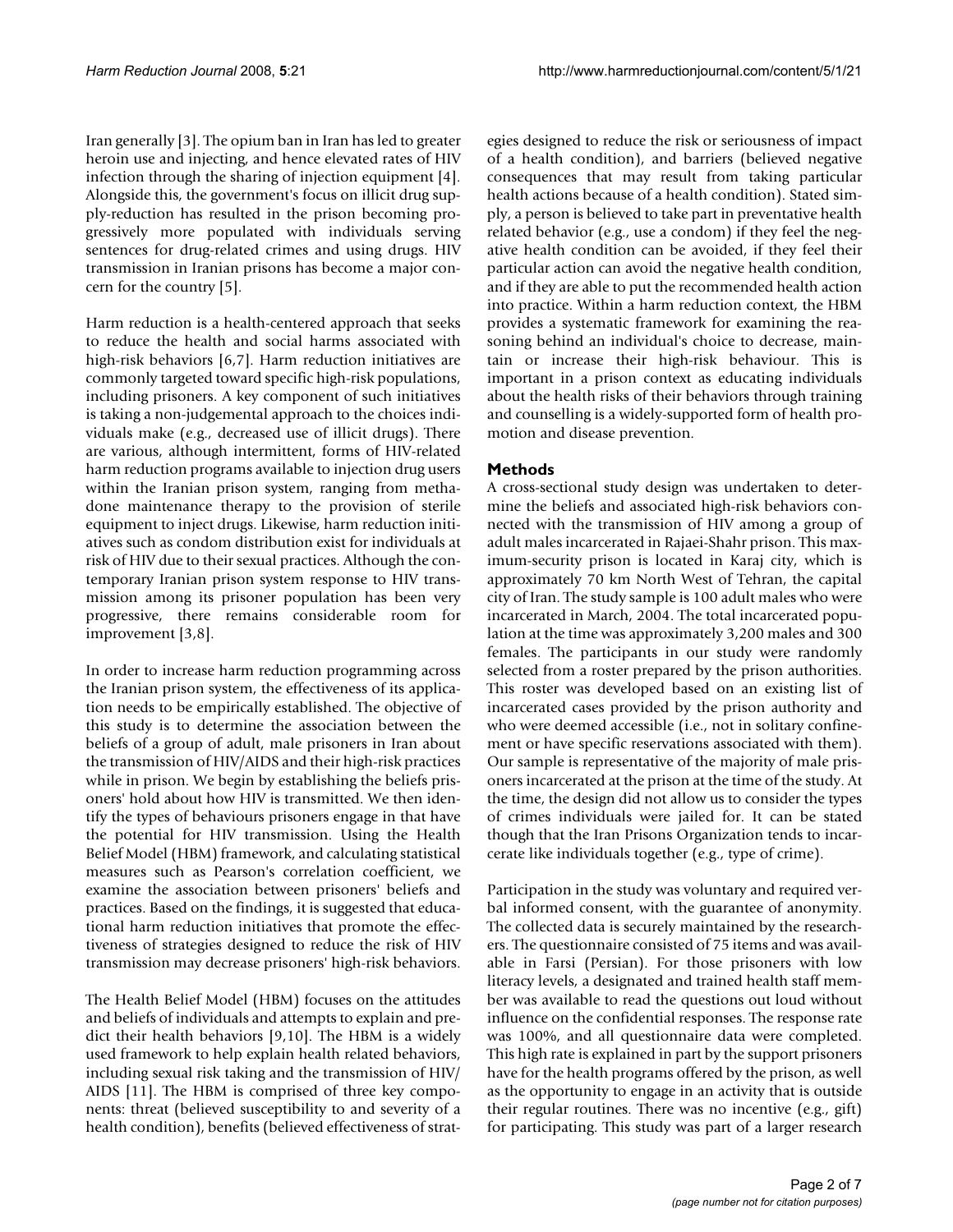project conducted between 2003 and 2005; this study examined the impact of harm reduction interventions in prison. The study was funded by the World Health Organization (WHO) and ethics was granted from the WHO – Special Programme for Research and Training in Tropical Diseases, and the Iran Prisons Organization ethics committee.

Among the 100 randomly selected participants who took part in the study, the mean age was  $32.06$  (*SD* =  $8.54$ , *Range* = 20–53 years). The mean duration of incarceration was 5.30 years (*SD* = 5.14, *Range* = 1–17 years) and the median was 3.0 years. Nearly 47% of the sample reported illicit drug use during their lifetime, including while incarcerated. This is not surprising given that drug related offences comprise a large proportion of Iran's prison population. We did not ask specifically about drug use while incarcerated at Rajaei-Shahr prison because such a direct question could elicit mistrust and fear in the initial stage of a multi-part study.

Data were collected using self-report questionnaires. In order to design a valid, culturally competent and standardized questionnaire, we drew upon the results of our review of the literature, and held focus group discussions with 3 groups of prisoners, each consisting of 8–10 participants in Rajaei-Shahr prison in January, 2004. The participants were selected with the assistance of the prison health staff and key prisoners who knew individuals that would be interested, cooperative and represented varied reasons for their incarceration and belief systems. All focus group participants were informed about the objective of the discussion and their confidentiality was guaranteed. All focus group discussions were held in Farsi (Persian). Policy regarding confidentiality and anonymity in research at the prison prevented us from determining whether the participants in the focus groups also participated in completing a self-report questionnaire. Drawing

|  |  |  |  |  |  |  | Table 1: Prisoner beliefs about modes of HIV transmission |
|--|--|--|--|--|--|--|-----------------------------------------------------------|
|--|--|--|--|--|--|--|-----------------------------------------------------------|

on the results of the focus group discussions and literature review, a bank of questions was designed for the larger study, of which 75 were selected for our survey. Using the HBM as a framework, we classified prisoners' beliefs about the risk of HIV transmission as a consequence of various behaviours.

A limitation of our research methodology is that our use of a cross-sectional design did not allow us to identify any causal relationship due to the lack of time sequence confirmation between the cause and the outcome [12]. That is, we were not able to confirm the temporal sequence of the prisoners' beliefs and behaviours. Further, given the particularly challenging nature of the context of this study (e.g., cultural and social factors), it is difficult to make generalizations from our study to other settings.

### **Results**

#### *Beliefs about modes for HIV transmission*

The majority of participants in this study have considerable knowledge about modes of HIV transmission. On average, 79.5% of responses to 14 suggested modes of HIV transmission were answered correctly. Awareness was greatest for sharing a razor (1 incorrect, 1 do not know) and needle sharing (1 incorrect, 1 do not know). However, 95 of the 100 prisoners incorrectly reported that shaking hands and kissing with an HIV infected individual can cause them to be infected. See Table 1.

### *Applying the Health Belief Model*

Considering the three components of the HBM (perceived threats [susceptibility and severity], benefits, barriers), Cronbach's alpha was calculated for every question combination, and it was consistently greater than 70%. From here, a single variable for each component of the HBM was calculated through the summation of questions specific to each. However, as there were only 2 questions for perceived severity, each was considered separately.

|                                     | Incorrect answer | Do not known | Correct answer |
|-------------------------------------|------------------|--------------|----------------|
| Males having sex with males         |                  |              | 90             |
| Males having sex with females       | 18               |              | 69             |
| Insect sting                        | 21               |              | 65             |
| Louse sting                         | 10               |              | 76             |
| <b>Scabies</b>                      | 12               |              | 78             |
| Eating with shared dishes           |                  |              | 75             |
| Shaking hands and kissing           | 95               |              |                |
| <b>Blood transfusion</b>            |                  |              | 94             |
| Sharing a razor                     |                  |              | 99             |
| Needle sharing for drug use         |                  |              | 98             |
| Tattooing with shared needle        |                  |              | 96             |
| Dentistry with infected instruments |                  |              | 86             |
| Barber with infected tools          | 13               |              | 85             |
| Hejamat (venesection and cupping)   |                  |              | 97             |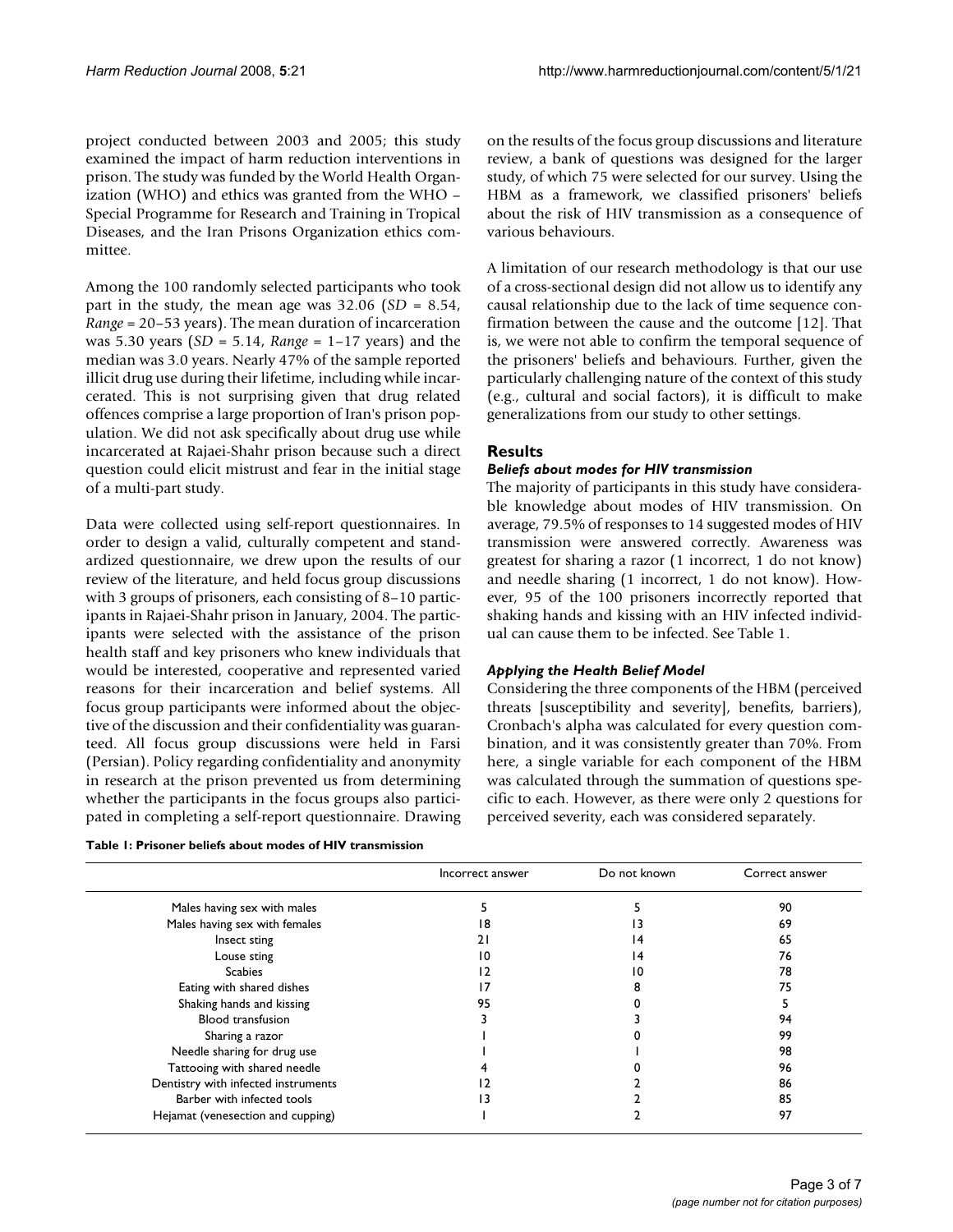The prevalence of responses to various preventive and high-risk behaviors for HIV transmission is shown in Table 2. In order to combine the HBM with the results of the behavior questions, we calculated a Cronbach's alpha of 77.4%. All 9 questions documenting the prevalence of HIV high-risk behaviours were summed to achieve a common score for each respondent showing high scores with respect to safer behaviours for the prevention of HIV transmission. The mean, standard deviation, minimum and maximum possible achievable score for each component of the HBM other than perceived severity are shown in Table 3.

Considering the least-harmful behaviour for each question (always, sometimes, never) as a correct answer, we associated a score and then calculated a total behavior score for each respondent. The mean for the correct behavior score was 22.29 (*SD* = 2.89, Min = 13, Max = 27). The maximum behavior score was 27. The calculated Pearson's correlation coefficient and the related *p* value for the three components of the HBM and associated behaviors showed a significant positive correlation *only* between the benefit component of the HBM and behavior  $(r = .29, p < .003)$ . It should be noted that this is a weak to moderate range correlation.

In order to determine the association of behaviors with perceived severity we performed an analysis of variance with regard to the two questions. There was no statistically significant association between these two variables (*p* > .05).

# **Discussion**

The majority of prisoners in our study were knowledgeable about how HIV is transmitted. Their high level of understanding may be due in large part to recent credible HIV training efforts in Iranian prisons. The need and positive impact of training on awareness of HIV transmission has been documented in other international studies [13- 15]. However, the vast majority of prisoners in our study still believed that HIV could be transmitted through kissing or hand shaking. This is consistent with a study con-

**Table 2: Reported prevalence of HIV high-risk behaviours in prison**

ducted with prisoners in Nigeria [16]. A study of Iranian high school students in Tehran similarly found that the majority of respondents answered knowledge questions about HIV/AIDS correctly, but that there still existed misconceptions about the routes of transmission [17]. So, even with recent awareness training at Rajaei-Shahr prison, there is evidence of some inaccurate information about HIV transmission among the prisoner population.

Using the Health Belief Model (HBM) as the framework to help understand individuals' health related behaviors, specifically high-risk behaviors for the transmission of HIV, our results show that the only component of the model significantly associated with the reduction of highrisk behavior is perceived benefit. That is, prisoners decreased their HIV high-risk behaviours (e.g., used clean syringes) when they believed in the effectiveness of strategies designed to reduce the risk or seriousness of impact of the health condition. This does not mean that the other two components of the HBM are not effective in explaining health related behaviour, only that they did not show to be for the prisoner population in our study. Clearly, further research is required.

Similar to the findings in our study, a 2006 comparative study conducted in six cities in Eastern Europe, Asia and Latin America found that the promotion of and advocacy surrounding the health benefits of needle exchange for injection drug users positively affected HIV high-risk taking behaviors [18]. Another 2006 study, this one focussing on the feasibility of offering late-night harm reduction services for a hard to reach group of Methamphetamineusing men who have sex with men, concluded that providing needle exchange, condoms, sexually transmitted infection testing and harm reduction education *together* may positively impact the high-risk behaviors of individuals at risk for acquiring or transmitting HIV [19]. In other studies it has been shown that relaying the benefits of harm reduction strategies, as conceived in a HBM framework, may influence high-risk behaviors with drugs other than opiates, such as ecstasy or tobacco [20,21]. And in two studies examining the awareness of condom use to

|                                                  | <b>Always</b> | <b>Some times</b> | <b>Never</b> |
|--------------------------------------------------|---------------|-------------------|--------------|
| Using a condom when having sex                   | 29            |                   | 20           |
| Needle sharing                                   |               | 23                |              |
| Having sex with a male                           |               | 20                | 79           |
| Having extra-marital sex (with a female)         |               | 58                | 35           |
| Tattooing with shared needles                    |               | 37                | 59           |
| Having history of Hejamat (cupping, venesection) |               |                   | 91           |
| Victim of a sexual assault                       |               |                   | 93           |
| Being raped by other prisoners                   |               | 66                | 32           |
| Using a shared razor                             |               |                   |              |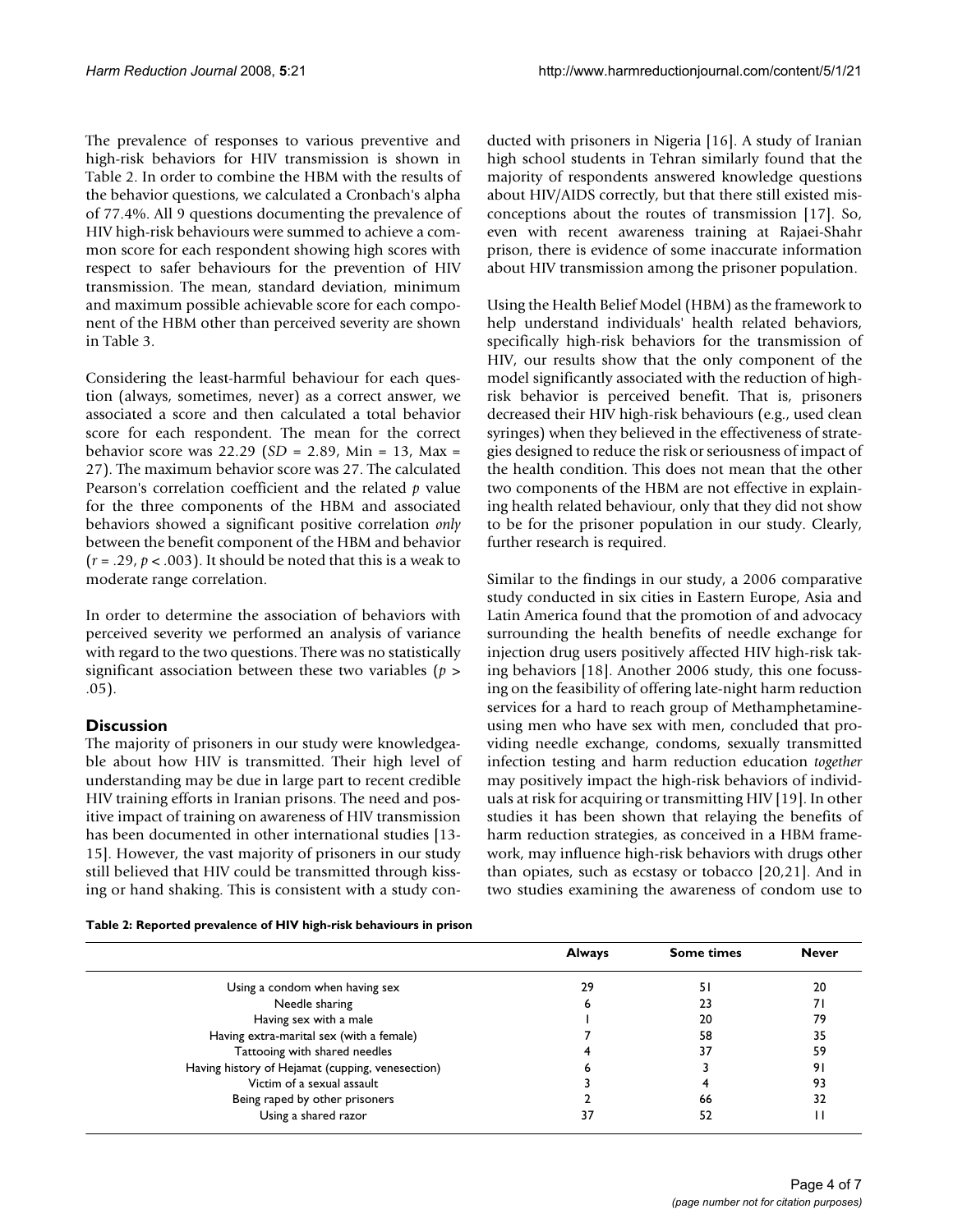|                 | Mean  | SD   | Minimum | Maximum | Maximum Score |
|-----------------|-------|------|---------|---------|---------------|
| <b>Benefits</b> | 11.39 | 3.81 |         | 22      | 32            |
| <b>Barriers</b> | 14    | 4.7  |         | 24      | 24            |
| Susceptibility  | 12    | 3.5  |         | 25      | 28            |

| Table 3: Statistical measures for 3 components of the Health Belief Model |  |  |  |
|---------------------------------------------------------------------------|--|--|--|
|---------------------------------------------------------------------------|--|--|--|

prevent the spread of HIV among non-injection drug using based samples (hotel workers in Madrid, adolescents in the United States), both showed that belief in the effectiveness of condoms contributed to more likely use [22,23]. The effectiveness of condom use education and provision in reducing the risk of HIV transmission has been widely supported in the research literature among various populations [24,25].

The international literature by and large supports the effectiveness of harm reduction programming in prison settings [26]. The benefit of needle exchange programs, for example, in the reduction of risk behaviour and the transmission of blood-borne infection in correctional facilities in such places as Germany, Spain and Switzerland has been supported through research [27]. More specific, the importance of informing prisoners about the effectiveness of harm reduction initiatives for changing their HIV high-risk behavior has received some support in this study, and as reviewed, in others as well. Considering these findings and our understanding of the prison environment, prisoners need to be viewed as individuals who are capable of making health informed choices, and not simply criminals who are incarcerated to be punished [28,29]. This damaging ideology is one of many barriers globally that must be overcome if a harm reduction approach, in particular among a prison population, is to be fully embraced and implemented. In Iran, triangular clinics are suggested to be a very viable and possible step toward ensuring this.

The integrated concept of triangular clinics (sexually transmitted infections, HIV/AIDS, drug abuse) in Iran prisons, including Rajaei Shahr prison, attempt to reduce the threat of HIV transmission that prisoners face while incarcerated. Triangular clinics are well-established complex clinics serving a wide range of prisoner health needs, including counseling and testing, harm reduction interventions (e.g., needle exchange) and medical diagnosis and treatment for sexually transmitted infections [30]. According to the findings of this study, to improve the value of these services, it may be wise to widely educate the prison population about their effectiveness. Once again, this suggests that it is necessary that prisoners be viewed as individuals with the capacity and desire to make informed decisions about their own health.

## **Conclusion**

For many reasons, Iran has a large and growing prison population. Of great concern is the high rate of HIV/AIDS among prisoners, and the need to stop transmission of the disease. Within the Iranian prison environment, it is most commonly spread through injection drug use and sexual contact. This is similar to the global situation [1,2,31,32].

According to the results of this study, HIV high-risk behaviors are common among a sample of adult males incarcerated at the Rajaei-Shahr prison in Iran, despite the fact that they are well informed about the potential for HIV transmission. For risky behaviors related to sexuality, this may be due to the fact that sexual behavior is still a taboo in Iran and is not openly discussed. For example, in our study it is where there was the highest misperception about HIV, that is, that it can be transferred through shaking hands and kissing with an HIV infected individual (95% incorrectly reported this). Consequently, misconceptions prevail and individuals may be unwilling to seek services within the prison system. For various reasons, including stigma, prisoners also are known to be hesitant to access related harm-reduction services for their injection drug use. This study suggests the need to educate prisoners on the effectiveness of harm reduction measures for all HIV-related risky behaviours, as it may lead to a reduction in high-risk behaviours. Given that Iran is progressive in its offering of services, this is even more important.

As mentioned, a limitation of our research methodology is our use of a cross-sectional design did not allow us to identify any causal relationship between the cause (prisoners' beliefs) and the outcome (prisoners' behaviours). An important next step in this research is to conduct multivariate analyses to permit some statistical control of important factors.

We suggest that work in the area of education needs to ensure that a cultural approach that accounts for the religious and social norms of Iran be explored [33]. For example, according to Islamic belief any activity which endangers an individual's life is strictly prohibited (e.g., illicit drug use). As we know from other work, education efforts must also address the mistrust between prisoners and correctional administration, as well as low levels of prisoner literacy [1]. We suggest as well the need to explore various venues to provide education on the effec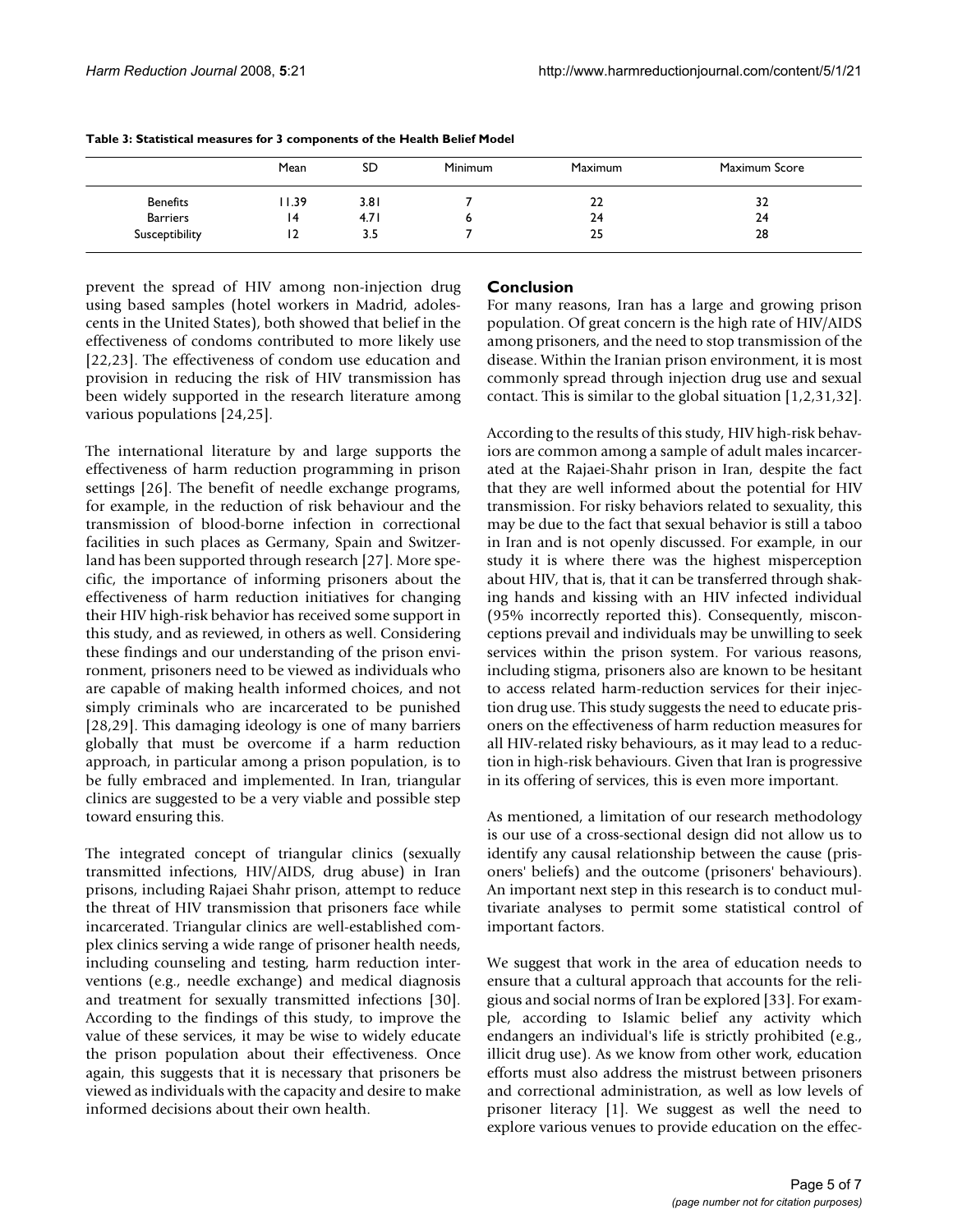tiveness of HIV harm reduction interventions. For example, consideration could be given to having peer educators, counselors, support groups, targeting specific populations, creating videos and offering drama lessons to address the knowledge, attitudes and behaviours toward HIV/AIDS among prisoners. An important role in such initiatives is having prisoners participate in their design to ensure that specific populations receive the information in the most valuable and applicable way possible. Such initiatives have been implemented elsewhere with success [34,1]. Knowledge assessment studies would be beneficial for monitoring the effectiveness of such training and educational efforts.

And finally, it is important that the findings of this study be considered beyond the walls of the prison environment, because the majority of HIV infected prisoners will be released from prison and will reintegrate into the general Iranian population and potentially contribute to the spread of HIV in their home communities. AIDS awareness still remains limited among many sectors of Iranian society, including the wives and partners of ex-prisoners. Censorship exists in some sectors of society and HIV/AIDS is still highly stigmatized as a social taboo. It follows that the prison education efforts suggested in this study need to be part of a strong, comprehensive and large-scale HIV/ AIDS education and communication strategy in Iran.

### **Competing interests**

The authors declare that they have no competing interests.

#### **Authors' contributions**

BE and RTA participated in the design of the study, collection of data, analysis and interpretation of data, drafting the article, and final approval of this version, CAD participated in contextualizing the data, drafting the article, and final approval of this version, PM, MK and JW reviewed and suggested revisions on the research methodology and the approach to data analysis and presentation of the results, and final approval of this version.

#### **Acknowledgements**

This study was part of a larger study funded by the World Health Organization (IDNO: SGS03/67). The authors would like to acknowledge the World Health Organization for its financial support of the project. They would also like to acknowledge the cooperation of the Health Bureau of Iran Prisons Organization and personnel of the heath office of Rejayee Shahr prison who made the prison and prisoners accessible for us, and kindly provided us with access to make planned assessments on their performed interventions.

#### **References**

1. Kantor E: **HIV transmission and prevention in prisons.** *HIV InSite Knowledge Base Chapter* 2006 [[http://hivinsite.ucsf.edu/](http://hivinsite.ucsf.edu/InSite?page=kb-07-04-13#) [InSite?page=kb-07-04-13#](http://hivinsite.ucsf.edu/InSite?page=kb-07-04-13#)]. University of San Francisco and San Francisco General Hospital

- 2. Krebs CP, Simmons M: **Intraprison HIV transmission: An Assessment of Whether it Occurs, How it Occurs, and Who is at Risk.** *AIDS Educ Prev* 2002, **5(5 Suppl B):**53-64.
- 3. Salazar C, Hamidreza S: *Uniting the World Against AIDS. Iran (Islamic Republic of)* UNAIDS: Joint United Nations Programme on HIV/AIDS; 2006.
- 4. Anonymous Expert HIV/AIDS Counselling: **IRAN: HIV/AIDS and intravenous drug usage.** [[http://www.youandaids.org/Features/](http://www.youandaids.org/Features/Iran29thNov.asp) [Iran29thNov.asp\]](http://www.youandaids.org/Features/Iran29thNov.asp). YOUANDAIDS: The HIV/AIDS Portal for Asia Pacific
- 5. Ohiri K, Claeson M, Rassaghi E, Nassirimanesh B, Afshar P, Power R: *HIV/AIDS Prevention among Injection Drug Users: Learning from Harm Reduction in Iran* Iran: HIV Prevention Consultation. April 17–20, 2006.
- 6. Single E: **[Defining harm reduction.](http://www.ncbi.nlm.nih.gov/entrez/query.fcgi?cmd=Retrieve&db=PubMed&dopt=Abstract&list_uids=16203323)** *Drug Alcohol Rev* 1995, **14(3):**287-90.
- 7. Thomas G: *Harm Reduction Policies and Programs for Persons Involved in the Criminal Justice System* Ottawa: Canadian Centre on Substance Abuse; 2005.
- 8. Zamani S, Kihara M, Gouya MM, Vazirian M, Ono-Kihara M, Razzaghi EM, Ichikawa S: **[Prevalence of factors associated with HIV-1](http://www.ncbi.nlm.nih.gov/entrez/query.fcgi?cmd=Retrieve&db=PubMed&dopt=Abstract&list_uids=15821397) [infection among drug users visiting treatment centres in](http://www.ncbi.nlm.nih.gov/entrez/query.fcgi?cmd=Retrieve&db=PubMed&dopt=Abstract&list_uids=15821397) [Tehran, Iran.](http://www.ncbi.nlm.nih.gov/entrez/query.fcgi?cmd=Retrieve&db=PubMed&dopt=Abstract&list_uids=15821397)** *AIDS* 2005, **19(7):**709-716.
- 9. Becker MH, Radius SM, Rosenstock IM: **[Compliance with a medi](http://www.ncbi.nlm.nih.gov/entrez/query.fcgi?cmd=Retrieve&db=PubMed&dopt=Abstract&list_uids=652949)[cal regimen for asthma: a test of the health belief model.](http://www.ncbi.nlm.nih.gov/entrez/query.fcgi?cmd=Retrieve&db=PubMed&dopt=Abstract&list_uids=652949)** *Public Health Reports* 1978, **93:**268-77.
- 10. Glanz K, Rimer BK, Lewis FM: *Health Behavior and Health Education. Theory, Research and Practice* San Fransisco: Wiley & Sons; 2002.
- 11. Matsuo EUH: *Impact of Knowledge, Attitude, and Beliefs about AIDS on Sexual Behavioral Change among College Students in Nigeria: The Case of the University of Nigeria. Nsukka* 2003.
- 12. Silva IDS: **Cross-Sectional Surveys.** In *Cancer Epidemiology: Principles and Methods* Edited by: Silva, IDS. France: International Agency for Research on Cancer; 1999:213-30.
- 13. Nakhaee FH: **[Prisoners knowledge of HIV/AIDS and its pre](http://www.ncbi.nlm.nih.gov/entrez/query.fcgi?cmd=Retrieve&db=PubMed&dopt=Abstract&list_uids=15568449)[vention in Kerman, Islamic Republic of Iran.](http://www.ncbi.nlm.nih.gov/entrez/query.fcgi?cmd=Retrieve&db=PubMed&dopt=Abstract&list_uids=15568449)** *Eastern Mediterranean Health Journal* 2002, **8(6):**725-31.
- 14. Ebadifard Azar FFM, Hedayat Rad M, Mousavyan Poor MK: **Evaluating high school HIV/AIDS education: Implications of intervention.** *Hakim Research Journal* 2003, **2(6):**60-53.
- Smith Fawzi MC, Jagannathan P, Cabral J, Banares R, Salazar J, Farmer P, Behforouz H: **[Limitations in knowledge of HIV transmission](http://www.ncbi.nlm.nih.gov/entrez/query.fcgi?cmd=Retrieve&db=PubMed&dopt=Abstract&list_uids=16971286) [among HIV-positive patients accessing case management](http://www.ncbi.nlm.nih.gov/entrez/query.fcgi?cmd=Retrieve&db=PubMed&dopt=Abstract&list_uids=16971286)** [services in a resource-poor setting.](http://www.ncbi.nlm.nih.gov/entrez/query.fcgi?cmd=Retrieve&db=PubMed&dopt=Abstract&list_uids=16971286) **18(7):**764-71.
- 16. Odujinrin MT, Adebajo SB: **[Social characteristics, HIV/AIDS](http://www.ncbi.nlm.nih.gov/entrez/query.fcgi?cmd=Retrieve&db=PubMed&dopt=Abstract&list_uids=11922150) [knowledge, preventive practices and risk factors elicitation](http://www.ncbi.nlm.nih.gov/entrez/query.fcgi?cmd=Retrieve&db=PubMed&dopt=Abstract&list_uids=11922150) [among prisoners in Lagos, Nigeria.](http://www.ncbi.nlm.nih.gov/entrez/query.fcgi?cmd=Retrieve&db=PubMed&dopt=Abstract&list_uids=11922150)** *West African Journal of Medicine* 2001, **20(3):**191-8.
- 17. Tavoosi A, Zaferani A, Enzevaei A, Tajik P, Ahmadinezhad Z: **[Knowl](http://www.ncbi.nlm.nih.gov/entrez/query.fcgi?cmd=Retrieve&db=PubMed&dopt=Abstract&list_uids=14706119)[edge and attitudes towards HIV/AIDS among Iranian stu](http://www.ncbi.nlm.nih.gov/entrez/query.fcgi?cmd=Retrieve&db=PubMed&dopt=Abstract&list_uids=14706119)[dents.](http://www.ncbi.nlm.nih.gov/entrez/query.fcgi?cmd=Retrieve&db=PubMed&dopt=Abstract&list_uids=14706119)** *BMC Public Health* 2004, **4:**1-6.
- 18. Burrows D: **[Advocacy and coverage of needle exchange pro](http://www.ncbi.nlm.nih.gov/entrez/query.fcgi?cmd=Retrieve&db=PubMed&dopt=Abstract&list_uids=16612440)[grams: Results of a comparative study of harm reduction](http://www.ncbi.nlm.nih.gov/entrez/query.fcgi?cmd=Retrieve&db=PubMed&dopt=Abstract&list_uids=16612440) programs in Brazil, Bangladesh, Belarus, Ukraine, Russian [Federation, and China.](http://www.ncbi.nlm.nih.gov/entrez/query.fcgi?cmd=Retrieve&db=PubMed&dopt=Abstract&list_uids=16612440)** *Cad Saude Publica* 2006, **22(4):**871-9.
- 19. Rose VJ, Raymond HF, Kellogg TA, McFarland W: **[Assessing the](http://www.ncbi.nlm.nih.gov/entrez/query.fcgi?cmd=Retrieve&db=PubMed&dopt=Abstract&list_uids=17018154) [feasibility of harm reduction services for MSM: The late night](http://www.ncbi.nlm.nih.gov/entrez/query.fcgi?cmd=Retrieve&db=PubMed&dopt=Abstract&list_uids=17018154) [breakfast buffet study.](http://www.ncbi.nlm.nih.gov/entrez/query.fcgi?cmd=Retrieve&db=PubMed&dopt=Abstract&list_uids=17018154)** *Harm Reduction Journal* 2006, **3:**29.
- 20. Allott K, Redman J: **[Patterns of use and harm reduction prac](http://www.ncbi.nlm.nih.gov/entrez/query.fcgi?cmd=Retrieve&db=PubMed&dopt=Abstract&list_uids=16226850)[tices of ecstasy users in Australia.](http://www.ncbi.nlm.nih.gov/entrez/query.fcgi?cmd=Retrieve&db=PubMed&dopt=Abstract&list_uids=16226850)** *Drug Alcohol Depend* 2006, **82(2):**168-76.
- 21. Savitz DA, Meyer RE, Tanzer JM, Mirvish SS, Lewin F: **[Public health](http://www.ncbi.nlm.nih.gov/entrez/query.fcgi?cmd=Retrieve&db=PubMed&dopt=Abstract&list_uids=17018821) [implications of smokeless tobacco use as a harm reduction](http://www.ncbi.nlm.nih.gov/entrez/query.fcgi?cmd=Retrieve&db=PubMed&dopt=Abstract&list_uids=17018821) [strategy.](http://www.ncbi.nlm.nih.gov/entrez/query.fcgi?cmd=Retrieve&db=PubMed&dopt=Abstract&list_uids=17018821)** *American Journal of Public Health* 2006, **96(11):**1934-9.
- 22. Kumar S: **KAB study on AIDS awareness among hotel employees.** *International AIDS Conference* 1993. (Abstract no. PO-D13-3753).
- 23. Hingson R, Strunin L: **Do health belief model beliefs about HIV infection and condoms predict adolescent condom use?** *Inter*mational AIDS Conference 1989. (Abstract no. T.D.O.24).<br>Rekart ML: **Sex-work Harm Reduction.** Lancet 2005.
- 24. Rekart ML: [Sex-work Harm Reduction.](http://www.ncbi.nlm.nih.gov/entrez/query.fcgi?cmd=Retrieve&db=PubMed&dopt=Abstract&list_uids=16360791) **366(9503):**2123-34.
- 25. Prata N, Morris L, Mazive E, Vahidnia F, Stehr M: **[Reationship](http://www.ncbi.nlm.nih.gov/entrez/query.fcgi?cmd=Retrieve&db=PubMed&dopt=Abstract&list_uids=17237016) [between HIV risk perception and condom use: Evidence](http://www.ncbi.nlm.nih.gov/entrez/query.fcgi?cmd=Retrieve&db=PubMed&dopt=Abstract&list_uids=17237016)**